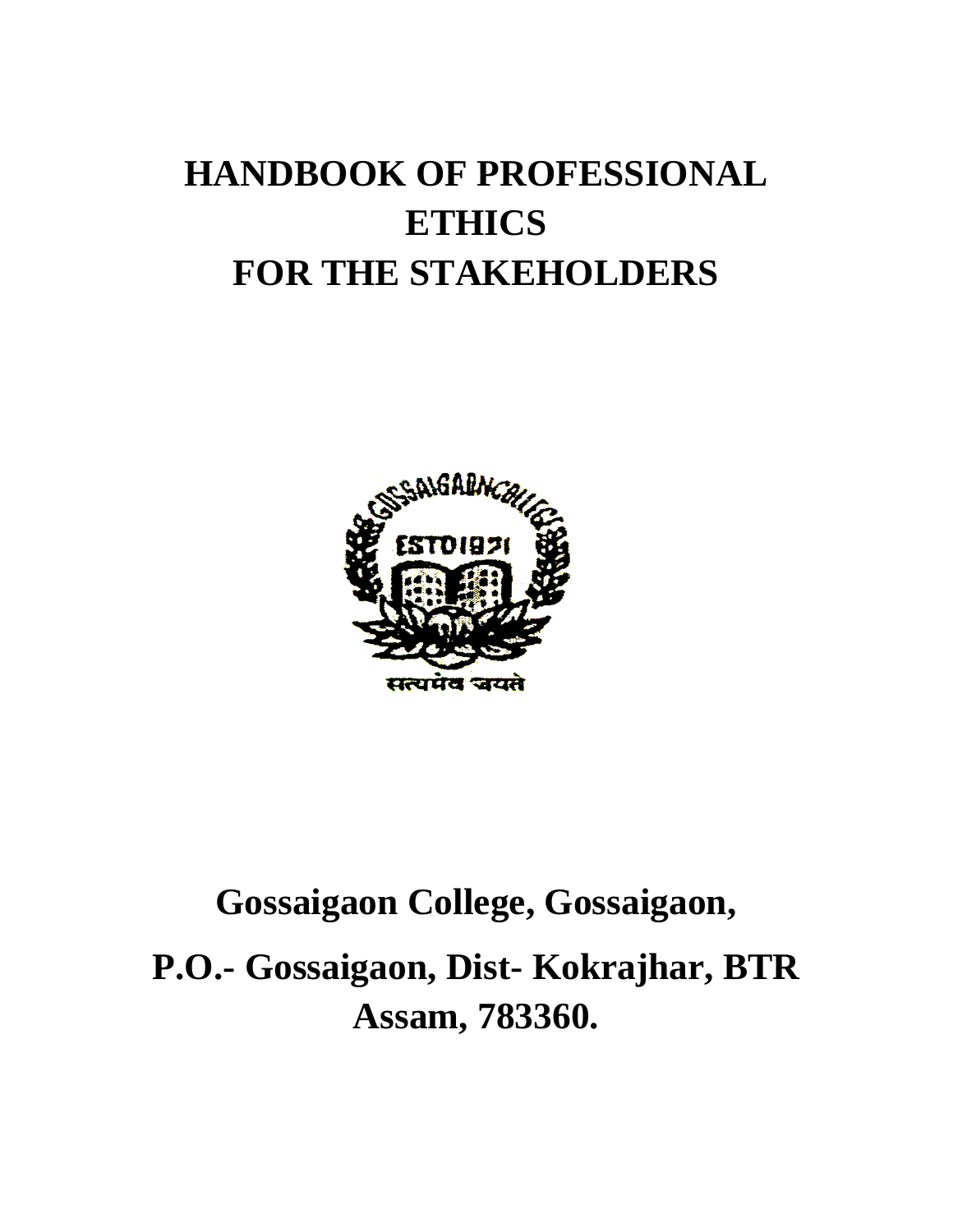# **CONTENTS**

Sl. No. **Title Page No.** 

- **1. The Code of Profession Conduct and Ethical Guidelines for College Stake-Holders**
- **2. Code of Professional Conduct and Ethics for the Principal**

**Code of Professional Conduct and Functioning Guidelines for Internal Quality Assurance Cell**

- **3. Code of Professional Conduct and Ethics for the Faculty**
- **4. Guidelines for Head of Departments**
- **5. Code of Professional Conduct and Ethics for the Librarian**
- **6. Code of Professional Conduct and Ethics for Non-Teaching Staff**
- **7. Guideline for Students**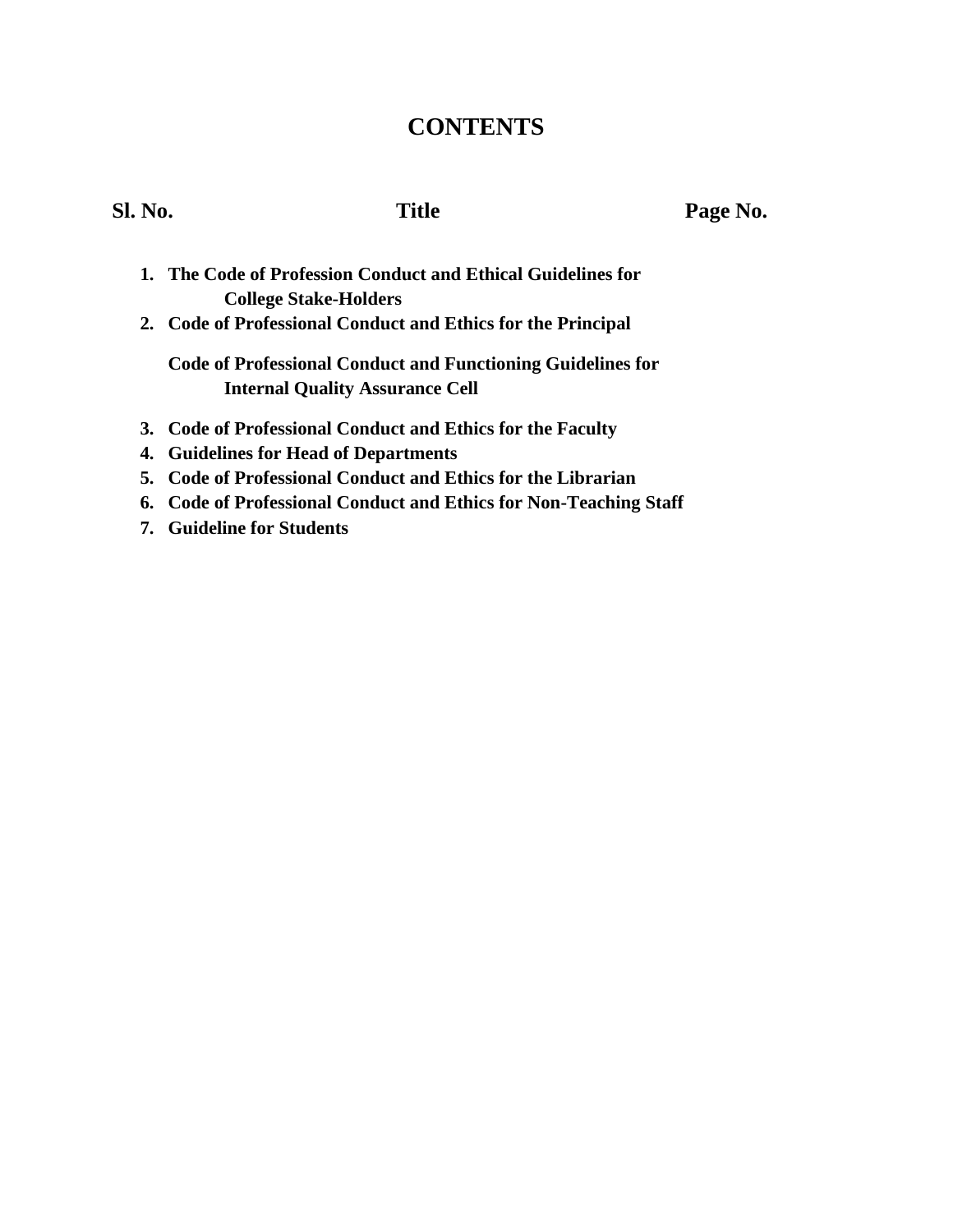# **THE CODE OF PROFESSIONAL CONDUCT AND ETHICAL GUIDELINES FOR COLLEGE STAKE-HOLDERS**

Gossaigaon College is a provincialised college, managed by a Governing Body constituted as per guidelines of the Assam Non-Government College Management Rules and Assam College Employees (Provincialisation) Rules. The Governing Body is the sole decisionmaking body in all academic and administrative setup, appointment and financial activities of the institution. It implements the service rules as framed by the state government and it also implements its own plans and programmes through various committees set up by it. The principal being the secretary of the Governing Body is the chief executor of all its decisions. He/she monitors and guides the committees in implementing the aforesaid policies and plans. For the effective and efficient functioning of policies, administrative setup, appointments and service rules, procedures, etc., as per the norms of the state government, the Governing Body and the Principal of the college run a well-maneuvered system. The following are the Government notifications released from time to time by the Government of Assam and the Directorate of Higher Education, Assam.

- 1. Assam Non-Government College Management Rules, 2001 (15.06.2001)
- 2. Assam Non- Government College Management (Amendment) Rules, 2001 (16.10.2001)
- 3. Assam Non- Government College Management (Amendment) Rules, 2009 (19.06.2009)
- 4. The Assam College Employees (Provincialisation) Act, 2005 (22.12.2005)
- 5. The Assam College Employees (Provincialisation) (Amendment) Act, 2005 (10.05.2010)
- 6. The Assam College Employees (Provincialisation) Rules, 2010 (15.11.2010)
- 7. The Assam College Employees (Provincialisation) (Amendment) Act, 2012 (02.05.2012)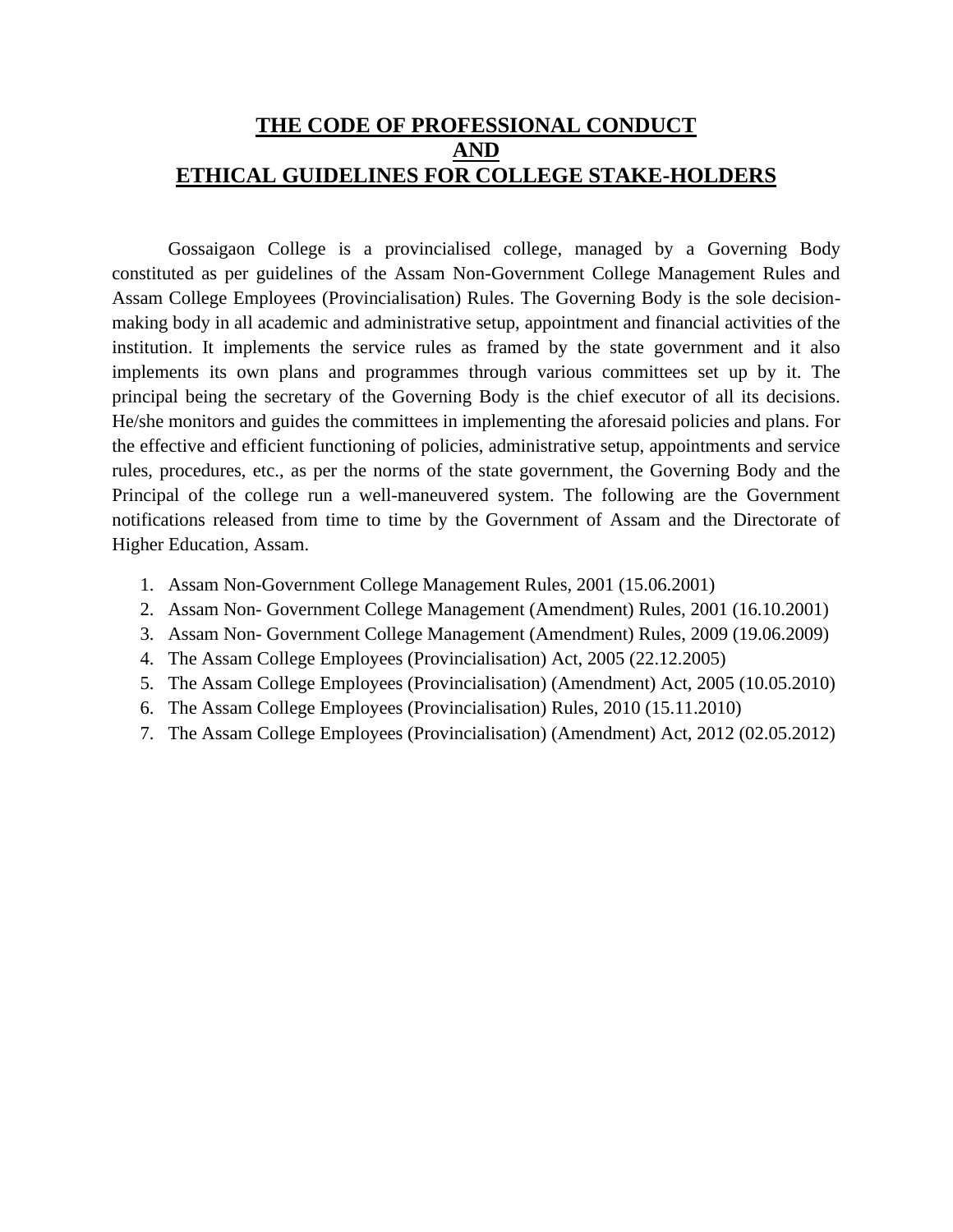# **CODE OF PROFESSIONAL CONDUCT AND ETHICS FOR THE PRINCIPAL**

(Based upon UGC regulations for the appointment of academic staff in colleges and measures for the maintenance of standards in Higher Education, 2018)

The Principal should be:

- Delivering competent leadership to ensure the optimum and effective utilization of the resources of the College so as to facilitate a congenial work culture and learning environment.
- Maintaining honesty, integrity, impartiality, fairness, transparency, and a great sense of responsibility in all dealings and transactions in order to serve the best interests of the college as an institution of public service.
- Undertaking need and value-based policy-making in academic and executive matters to ensure overall sustainable growth keeping in mind the special concerns of the local environment and its human resources with a global perspective.
- Providing a safe and free environment for the students to make their minds enquire about any knowledge that helps humanity.
- Fostering a spirit of collaboration among all stakeholders of the institution and paving the way for beneficial liaison within them and also beyond.
- Displaying exemplary behaviour at all times in keeping with the dignity of the office and the expectations of society.
- Encouraging and participating in extension, co-curricular and extra- curricular activities.
- Striving for impartiality in all dealings by disallowing considerations of religion, race, community, gender, etc. to interfere in the administration of the College.
- Endeavoring to achieve excellence in services of the College and make these equipped to deliver optimum service and satisfaction to the community, country, and humanity.

The professional duties and responsibilities that the principal has to execute as the administrative head of the institution are:

- Undertaking suitable action to realise the vision and mission of the institution.
- Ensuring quality enhancement and capacity building of the college in collaboration with the IQAC and other in-house Cells and Committees.
- Monitoring continuously the performance indicators of various academic and administrative procedures/regulations and their up-gradation/modification as and when the need arises.
- Constituting, nominating, monitoring, and mentoring various in-house sub-committees that are assigned with any aspect of administrative matters of the College.
- Presenting before the Governing Body for approval of various policy matters and proposals as suggested by different stakeholders of the institution including the IQAC.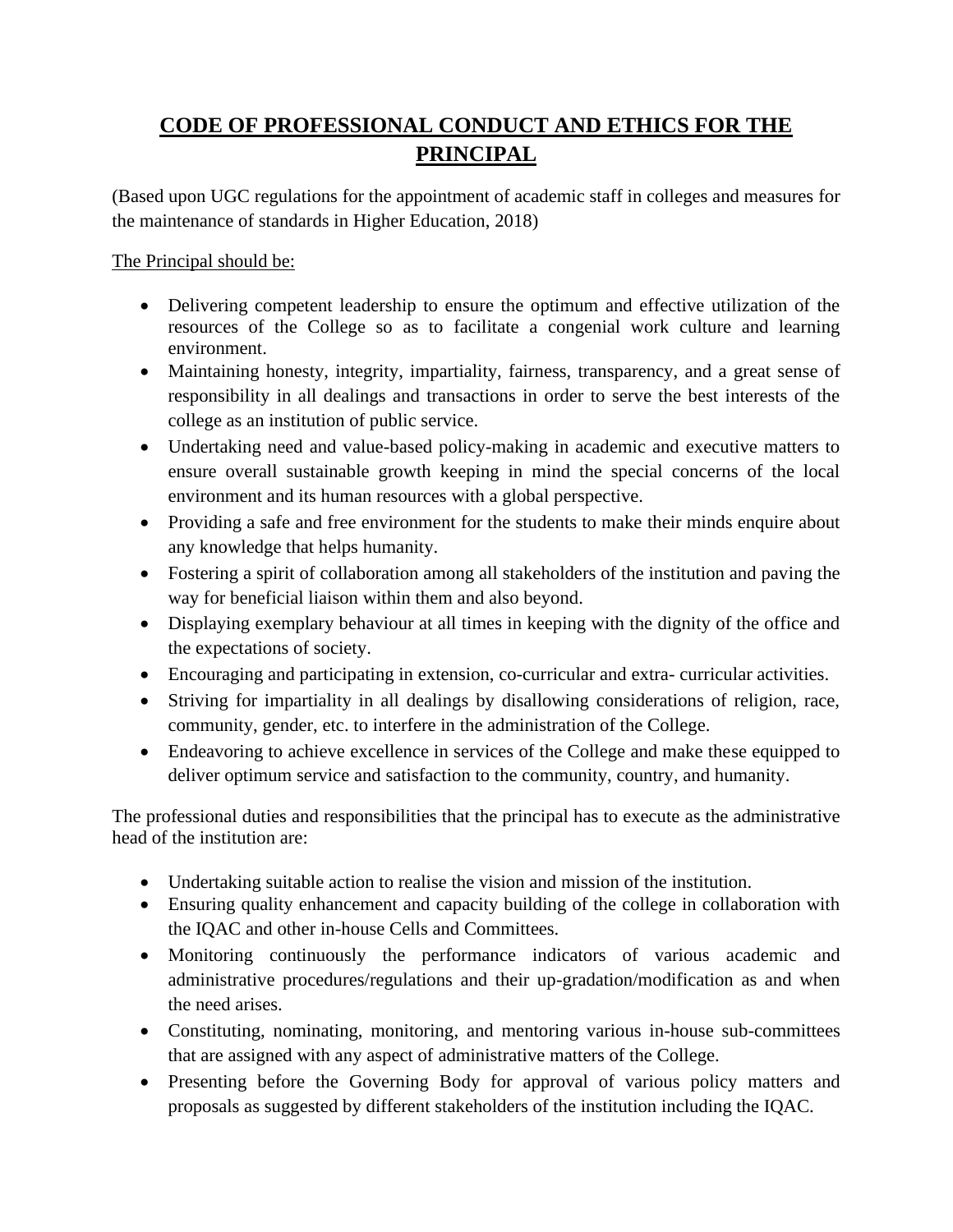- Ensuring smooth implementation of various policy matters and projects approved by the Governing Body within stipulated budget, time, and objectives.
- Appointing/Nominating various Officers-in-Charge to act on his/her behalf, and acting as Officer-in-Charge of various academic and non-academic programs held in the College.
- Planning and executing various welfare measures for all the stakeholders of the institution.
- Ensuring the maintenance of a harmonious and efficient academic environment in the institution.
- Taking measures to liaise with external agencies for quality maintenance and enhancement within the college.
- Exploring various local resources for the augmentation of the institution as well as the benefit of the society.
- Acting as the bridge between the local community and the college community for better interaction of mutual knowledge and experiences.
- Working towards developing institutional fringe areas by judicious utilization of institutional resources and striving for strengthening the financial and influential position of the institution.

# **CODE OF PROFESSIONAL CONDUCT AND FUNCTIONING GUIDELINES FOR INTERNAL QUALITY ASSURANCE CELL**

# **(Based on NAAC Guidelines)**

#### The functions of the IQAC are:

- Striving towards capacity building of the institution by undertaking measures for quality improvement in the learners, the teachers, and in the delivery of teaching-learning experience.
- Facilitating the development of participatory, experiential, and problem-solving teaching and learning process by taking steps for preparing both learners and teachers for adopting the latest knowledge and technologies in Higher Education.
- Envisioning and introducing quality benchmarks for various academic and administrative activities of the college.
- Monitoring and mentoring the practices and performance of the in-hose Cells and Committees.
- Organization of inter and intra- institutional workshops, seminars, and work-shops on quality enhancement topics.
- Contriving for feedback response from learners, parents, and other stakeholders on quality-related issues within the institutional processes.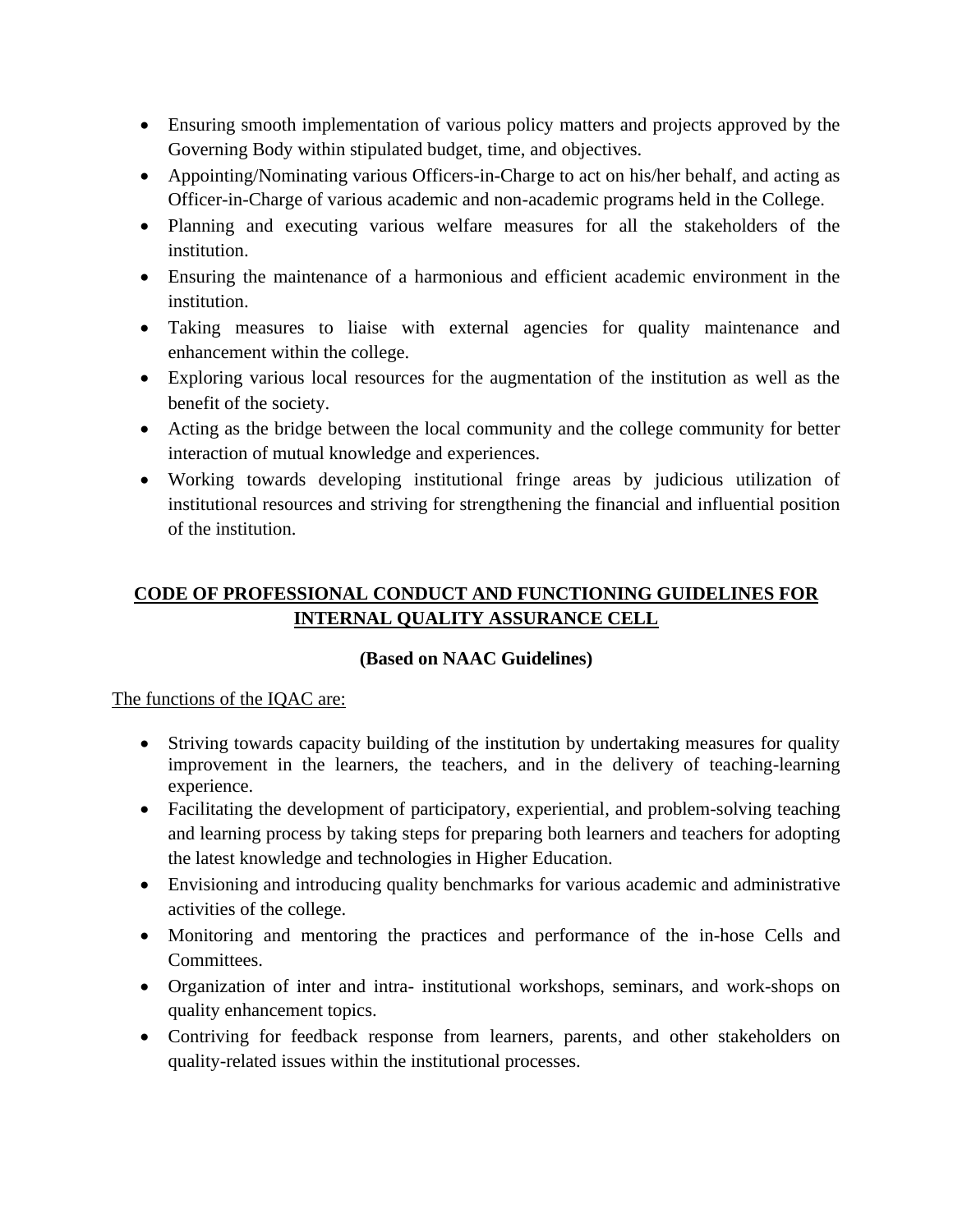- Development and maintenance of institutional database for enhancing and maintaining quality.
- Documentation of various programs and activities organized by various departments, cells/committees, and the administration of the college for quality improvement and showcasing.
- Preparation of Annual Quality Assurance Report (AQAR) to be submitted to NAAC as per NAAC Guidelines.
- Acting as a nodal agency for liaisoning with various external agencies in the matter of accreditation and support.

#### Strategies to be adopted by IQAC:

- Well-timed and efficient performance of academic, administrative and financial tasks.
- Ensuring the relevance and quality of academic and research programmes.
- Monitoring equal and affordable access to academic programmes for the beneficiaries from different sections of society.
- Monitoring the adequacy, maintenance and functioning of the support structures and services.
- Promoting collaboration and networking in research with other institutions in India and abroad.

# **CODE OF PROFESSIONAL CONDUCT AND ETHICS FOR THE FACULTY**

(Based upon UGC regulations on Minimum Qualifications for Appointment of Teachers and other Academic Staff in Universities and College and Measures for the Maintenance of Standard in Higher Education, 2018.)

#### **TEACHERS AND THEIR PROFESSION**

It is the responsibility of the teachers to:

- Conduct themselves in a manner consistent with the ideals of the profession and in keeping with the expectations of society so as to emerge as universal role models.
- Engage in sustained and multi-dimensional professional up-gradation through study, research and networking.
- Put up to the creation and dissemination of new knowledge by active participation in academic events e.g.- seminars, conferences, workshops and professional meetings.
- Perform daily teaching duties e.g.- classes, practicals, tutorials and evaluations with dedication and diligence.
- Execute every academic and co-curricular task prescribed in the respective syllabus and curriculum within the stipulated time.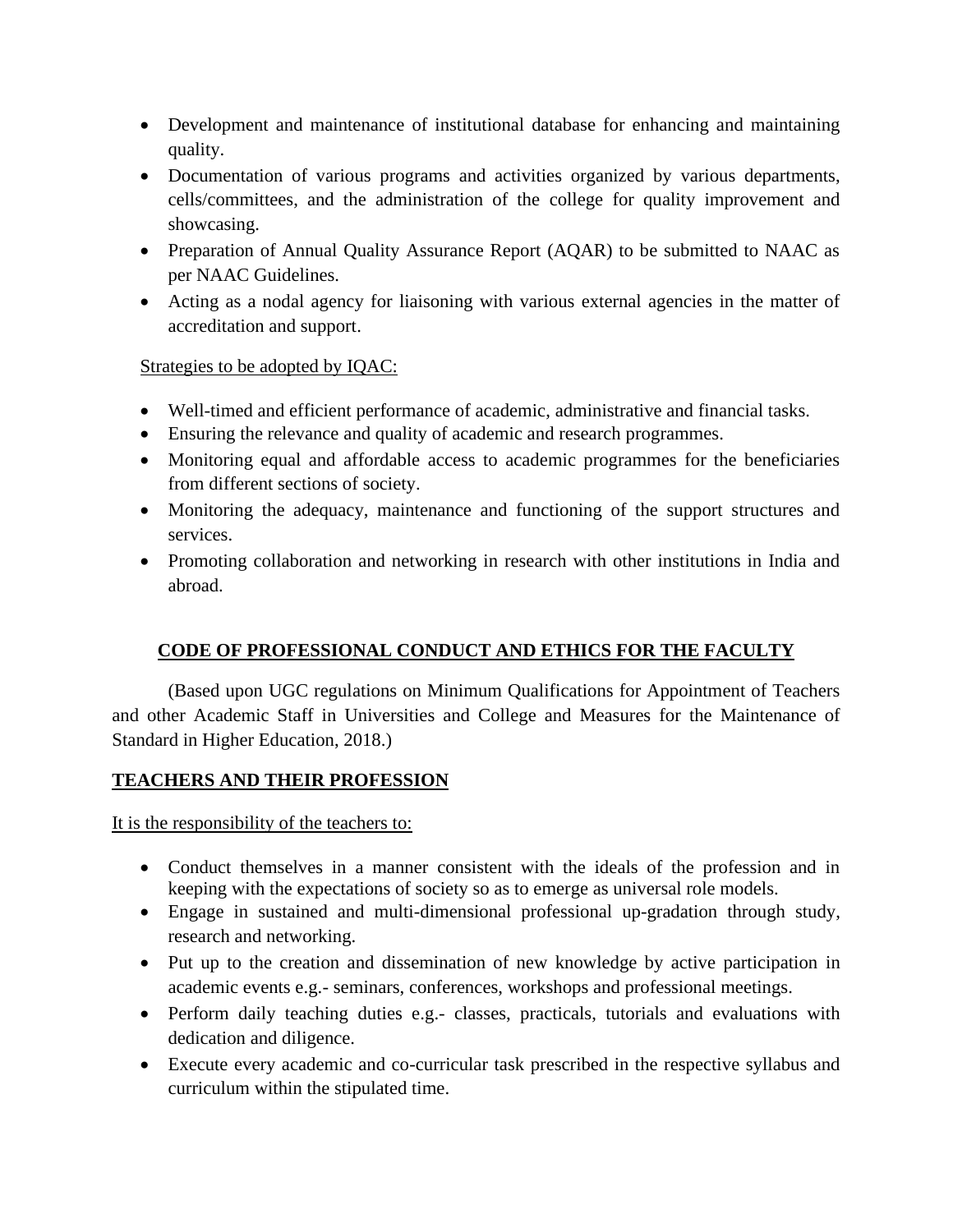- Strive to incorporate innovative methods and materials for imparting knowledge.
- Discourage and not indulge in plagiarism or other non-ethical practices in teaching, examination, evaluation and research work.
- Maintain active membership of professional organizations through which improvements in education and profession may be derived.
- Keep abreast of the latest government legislation, rules and policies on Education.
- Abide by the Acts, Statutes and Ordinances of the University and UGC and respect its ideals, vision, mission and traditions.
- Co-operate and assist in the smooth operation of related duties like admission, examination and evaluation procedure of the college and the affiliating University.
- Undertake corporate responsibilities and participate in co-curricular, extra-curricular and extension activities including community service.

# **TEACHERS AND STUDENTS**

Teachers should:

- Serve as mentors and facilitators to awaken enthusiasm and aspiration in the learning experience.
- Behave with amiability and accessibility towards students and guide them in a holistic manner.
- Motivate and inspire the students to aim for excellence in academic and extra-curricular activities, to achieve their goals and contribute to their all-around welfare.
- Support students in inculcating a sound personality by broadening their horizons and updating them about the latest developments in the sphere of knowledge and technology.
- Inculcate within the students a spirit of independent thought, innovative ideas and scientific temper.
- Protect and sensitise students against all adverse elements and practices that might hamper their physical, intellectual and moral well-being.
- Promote among the students the ideals of humanism, patriotism, social justice, democracy, world peace and preservation of the environment.
- Assists students to appreciate local and national heritage and goals.
- Value the differences in the socio-economic-cultural backgrounds of the students, by realizing the worth of individual students and treating them with fairness, and appreciating their unique needs.
- Treat students with dignity and impartiality regardless of their community, religion, gender and political affiliation.
- Educate about and respect the rights and freedom of the students and not deal with them in a vindictive manner.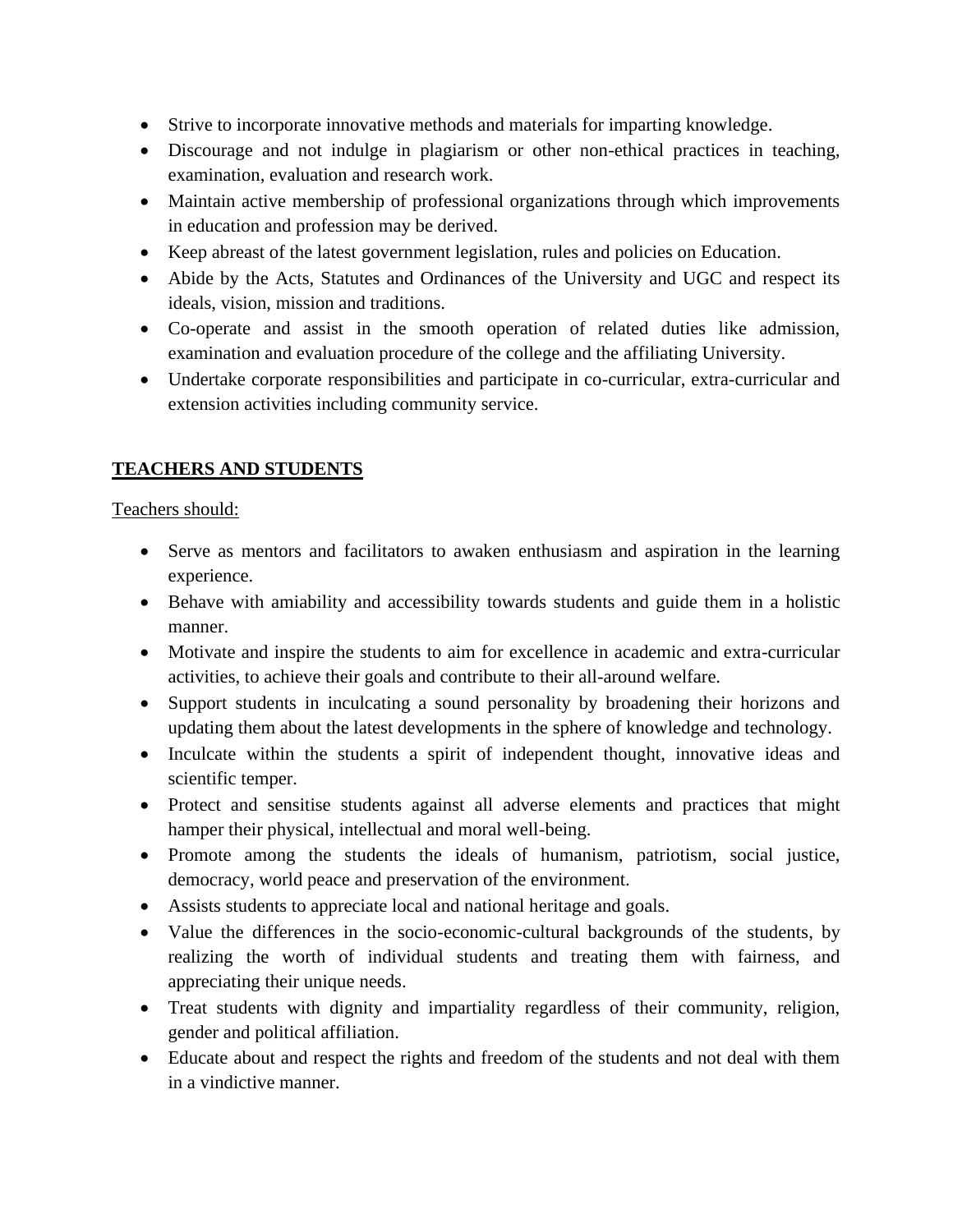- Maintain impartiality in the assessment of the merit of the students, without any other considerations.
- Refrain from misdirecting or inciting students against other students, colleagues or the administration.
- Be the friend, philosopher and guide to the students in a holistic manner.

# **TEACHERS AND AUTHORITIES**

#### Teachers should be:

- Sincere in adhering to existing rules and regulations of the institutions and comply with many relevant order or instructions that might be issued from time to time by the college administration or by higher authorities.
- Ardently participating in all policy-making for the institution by accepting various offices and discharging the responsibilities as deemed fit by the authority.
- Executing sincerely every academic or administrative task assigned by the authorities.
- Extending all possible co-operations to the authorities in bringing to realize the developmental plans of the institution.
- Genuinely maintain the confidentiality of the required official document.
- Respect professional ethics by not accepting any other gainful employment that may interfere with professional responsibilities.
- Providing all necessary information about any absence or change in position or plan or duties.
- Avoiding any undesirable behaviour against the authorities and only abiding by legal and civilized means of redressal of grievance if any.
- Cooperating with the authority in all academic and administrative responsibilities with a mutual sense of confidence and responsibilities.

# **TEACHERS AND COLLEAGUES**

# Teachers should be:

- Cultivate a spirit of co-operation and a supportive and democratic attitude towards all colleagues.
- Restrain from any defamatory activity against colleagues and treat them with utmost respect and dignity.
- Refrain from lodging any unsubstantiated allegations against and indulging in any types of harassment.
- Mutually develop a relationship of ideal personal and professional being both in and beyond the campus.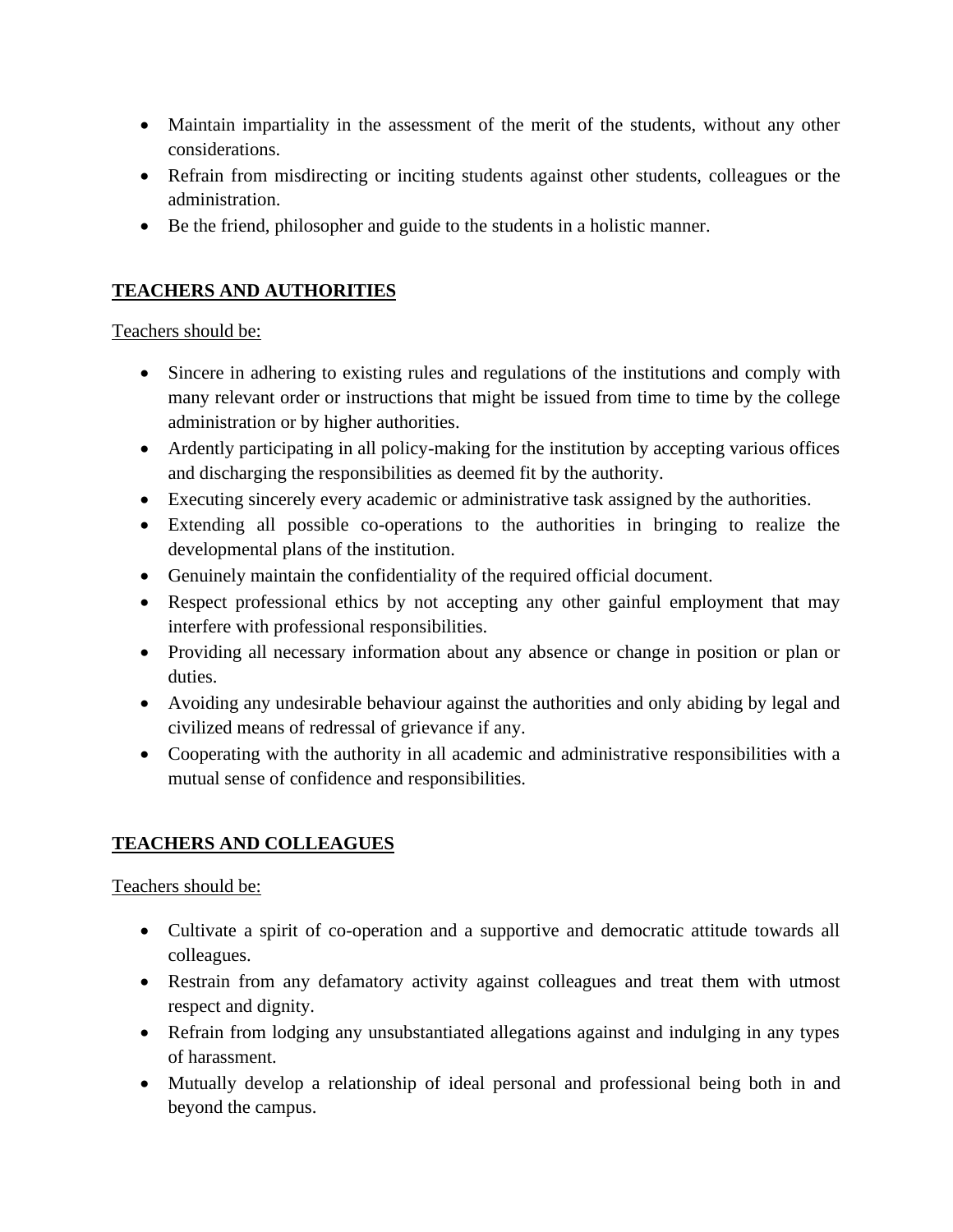# **TEACHING AND NON-TEACHING STAFF**

Teachers should:

- Treat the office staff as respectfully as colleagues' equals.
- Co-operate in the joint activities of maintaining both academic and non-academic responsibilities.
- Mutually help each other to acquire efficiency and excellence in providing service to the beneficiaries.

# **TEACHERS AND GUARDIANS**

Teachers should:

- Establish a relationship of trust and partnership with guardians for the benefit of students.
- Keep contact with guardians through parent-teacher meet and beyond.
- Report to guardians about the academic and co-curricular performance of their wards whenever necessary.
- Encourage the guardians to take interest in the affairs of his/her wards and his/her academic and personality development.

# **TEACHERS' SOCIAL RESPONSIBILITY**

#### Teachers should:

- Ascertain that a teacher is the universal role model and is constantly under the scrutiny of society.
- Behave in appropriation with the ethics and values of the society and environment and simultaneously conforming to the ideals of universal humanism.
- Identify that education is a public service and hence strive to keep the public informed about educational programmes delivered by the institution.
- Endeavouring towards developing a relationship of trust, collaboration and service with society.
- Attempt to improve the standards of education and morals in society by inculcating in the spirit of enquiry and ethics.
- Co-operate in community welfare activities for addressing social problems and participate in responsibilities of public offices.
- Desist from inciting or assisting any activity that amounts to hate-mongering among different communities, religions or linguistic groups.
- Work towards communal harmony and national integration.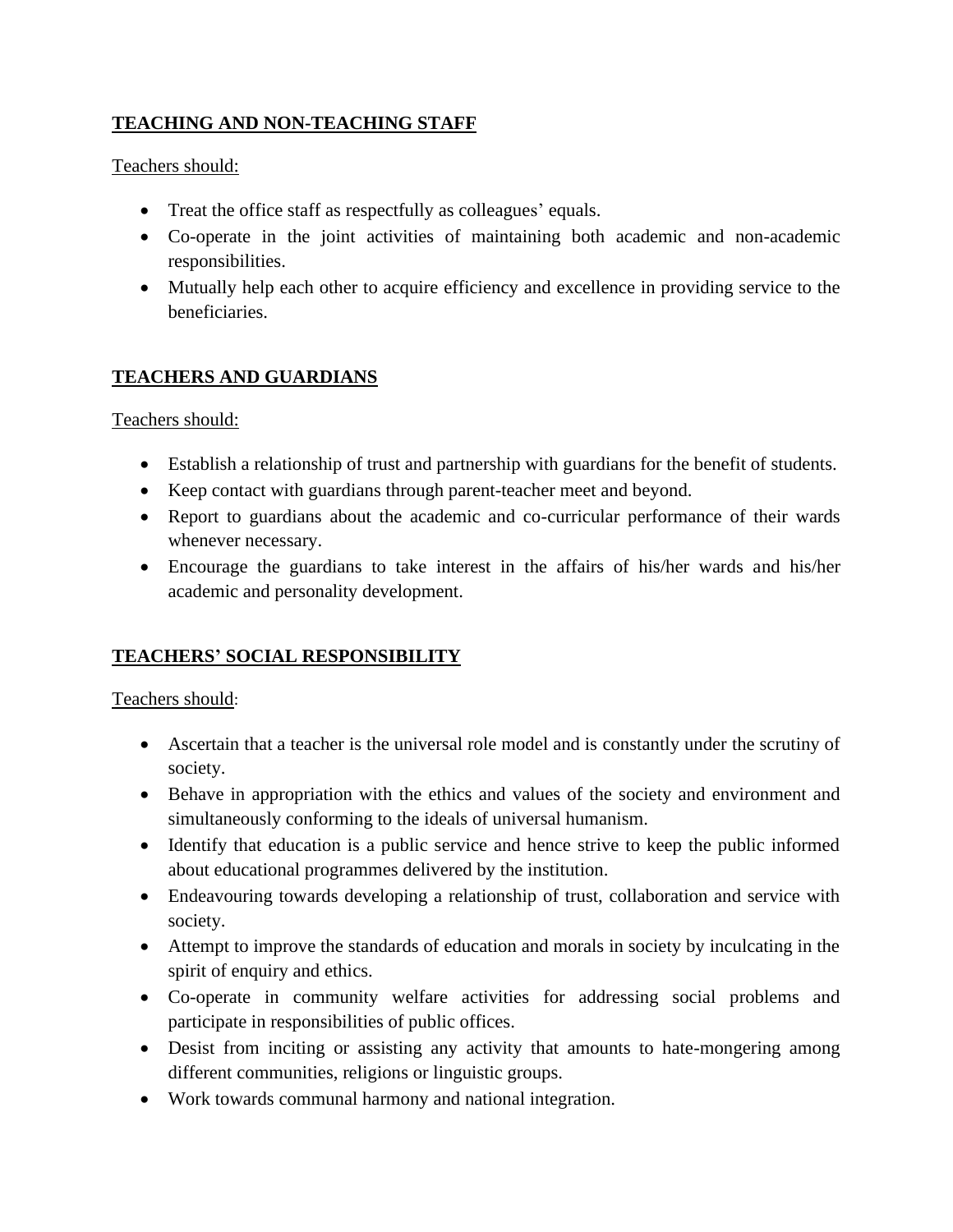• Refrain from involvement in any political activities that may spoil the neutrality of a teacher's identity.

# **TEACHER'S ACADEMIC RESPONSIBILITY**

### Teacher should:

- Sincerely attend daily routine classes with punctuality and preparation.
- Complete allotted topics of the syllabus for each semester within the stipulated time.
- Prepare a lesson plan and teaching plan and adhere to it.
- Evaluate the students with appropriate tools and methods
- Discuss the evaluated answer scripts/assignments with students to highlight the mistakes committed and the remedies thereof and scopes for improvement.
- Create a repository of e-learning resources and utilize these for the benefit of students.
- Restrain from physically or mentally abusing any student for any reason.
- Encourage the students to use the library and peer learning.
- Engage in self-study, research, academic participation and other experiential experiences.

# **TEACHER WITH ADMINISTRATION**

- Ensure daily entries in the Log Book/ Attendance for teachers.
- Abide by the rules/advisories/instructions from the authority in all service-related matters.
- Co-operate with the HOD in executing various departmental works.
- Respond to any academic instructions from or via authority.
- Assist in and abide by all admission and examination duties with laid down norms.
- Attend promptly to any instruction received from administrative authority regarding management, service or corporate responsibilities.
- Assist the administration in student-related issues.
- Ensure coordination among alumni, guardians and other stakeholders for all-round growth of the department and institution.
- Provide different qualitative and quantitative data/feedback to the IQAC promptly as and when required.

# **GUIDELINES FOR HEAD OF DEPARTMENTS**

HODs of all academic departments must ensure:

• A healthy and free atmosphere in the department that is conducive to growth.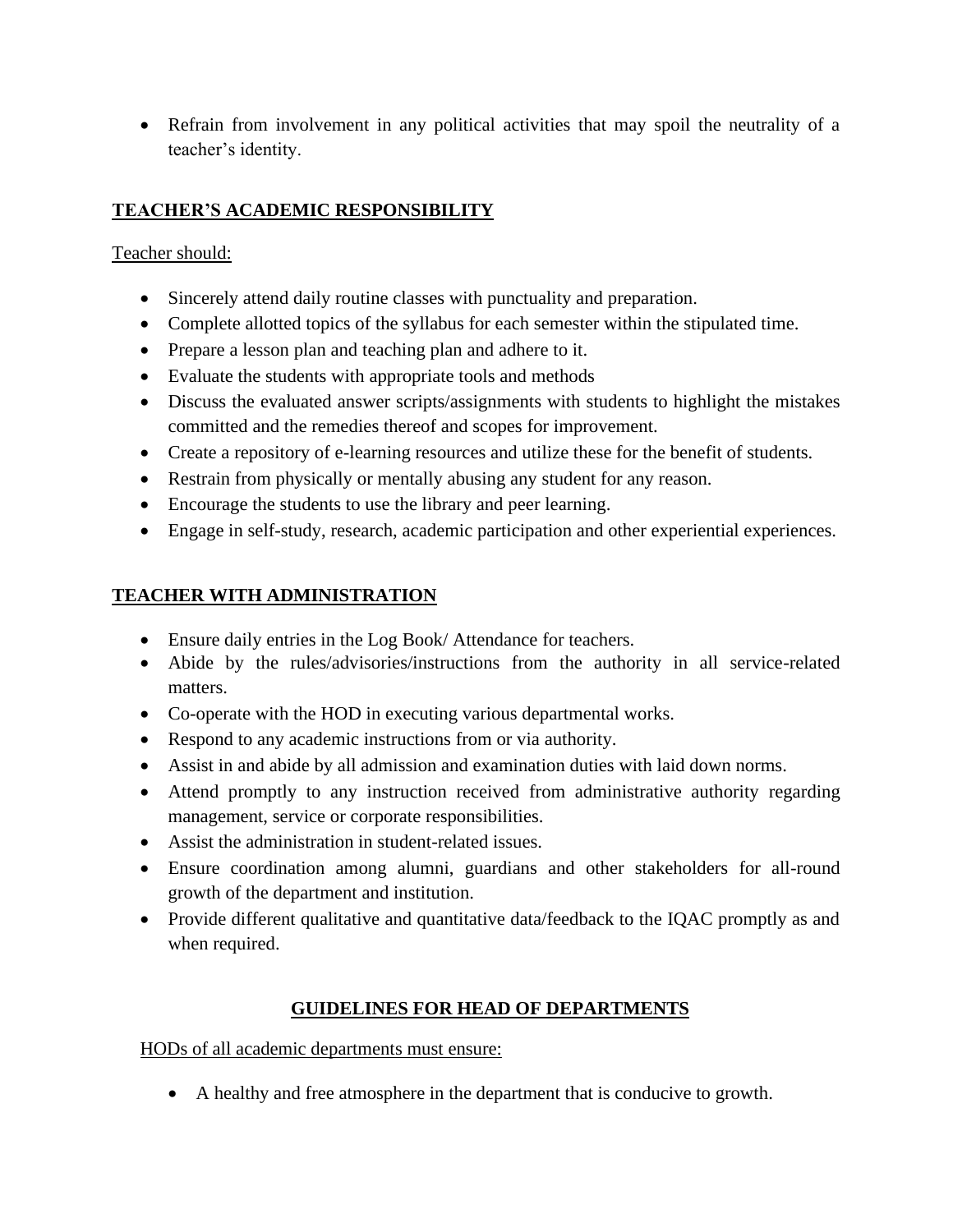- Friendly coordination among the members of the department and regular reviewing of the progress in teaching, learning, evaluation, co-curricular and extension services through departmental meetings.
- Timely and judicious distribution of syllabus contents among the faculty members of the department to enable course completion within the stipulated time and preparation of departmental class routine.
- Systematic maintenance of the departmental records and files such as
	- i) Incoming and outgoing memos
	- ii) Stock register
	- iii) Departmental meetings and proceeding register
	- iv) Copies of home assignments, class work/tests, field study reports
	- v) Students' exam and result records
	- vi) Documents related to extension activities
	- vii) Student progression records
	- viii) Stock of records as soft copies.
- Regular and timely holding of classes and overseeing that no class is left unattended due to the absence of any teacher by making alternative arrangements to hold the same.
- Day-to-day updating of daily class records and activity records of the faculty members in the Log Book.
- Execution of all co-curricular activities of the department such as project works, student seminars, home assignments and field trips, or any other.
- Ensure the departmental publication and the wall magazine.
- Mentoring and guidance of students to create a learner-centered approach through mentoring sessions, tutorials, remedial classes, and orientation programmes.
- Periodical conducting of departmental parent-teacher meet and alumni meet.
- Safe custody of confidential documents.
- Proper communication of academic and administrative matters to relevant authorities through institutional email ID or WhatsApp group.
- Prompt response to relevant instruction or directive issued by any administrative authority.
- Submission of required data or feedback, as and when required by the IQAC.

# **CODE OF PROFESSIONAL CONDUCT AND ETHICS FOR THE LIBRARIAN**

(Extract from UGC regulations on minimum qualification for appointment of teachers and other academic staff in universities and colleges and measures for the maintenance of standards in higher education, 2018)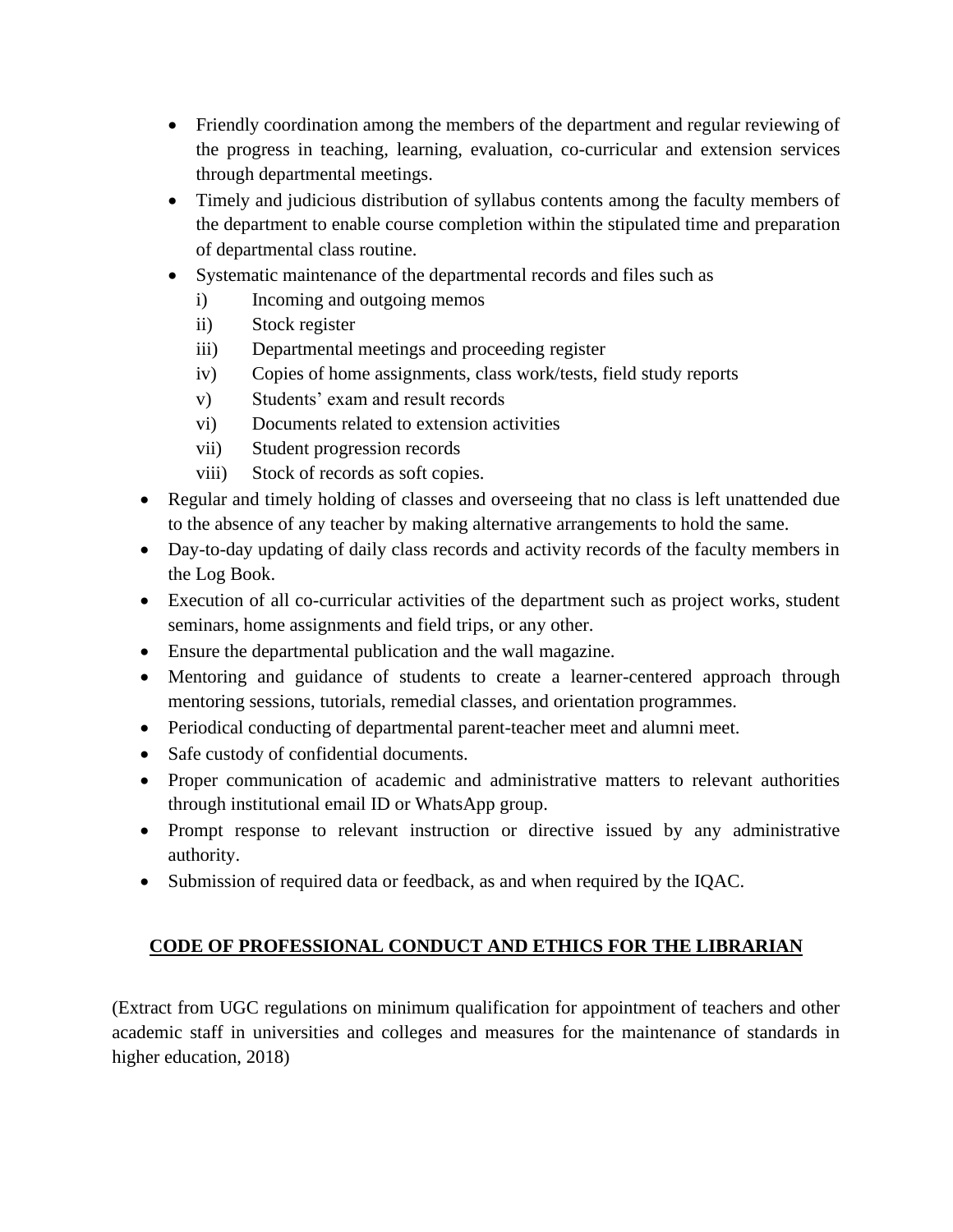Librarian should:

- 1. Adhere to a responsible pattern of conduct and demeanour expected of them by the community.
- 2. Manage the logbook of user-entry, borrower and reader in a manner consistent with the practice and dignity of the profession.
- 3. Adhere to punctuality, sincerity and fairness in dealing with the user of the library.
- 4. Creating an atmosphere of friendliness and fairness with other employees.
- 5. Discourage and not indulge in plagiarism and other non-ethical behavior in teaching and research.
- 6. Participate in extension, co-curricular and extra-curricular activities, including community service.
- 7. Refrain from allowing considerations of caste, creed, religion, race, gender or sex in the professional endeavour.
- 8. Encourage and instruct the students in optimum use of library resources.
- 9. Ensure the most possible up-dating of stock (reading materials) and technology.
- 10. Create a friendly and free academic environment in the library.
- 11. Respond to both administrative and academic communications.

# **CODE OF PROFESSIONAL CONDUCT AND ETHICS FOR NON- TEACHING STAFF:**

Non-teaching staff of the college should imbibe the values like responsibility, loyalty, impartiality, diligence, commitment, integrity and morality in various day-to-day official matters and duties outside the college.

Moreover, the non-teaching staff is expected to conduct themselves sincerely in the following—

- Commitment to the college through punctuality, reliability and dedication in all duties and developing a sense of belongingness.
- Inculcating integrity by being honest in words and actions.
- Ensuring a healthy relationship with students and all staff.
	- 1. Maintaining decent interaction with students.
	- 2. Abiding by professional boundaries with students, staff and guardians.
- Assuring diligence of office by treating students with care and kindness.
- Being supportive and cooperative with other staff-members.
- Discharging responsibilities by meeting the required standards for every assigned task.
- Practicing justice by being committed to the well-being of students, the college community and the common good of the society.
- Respecting and maintaining the hierarchy in the Administration.